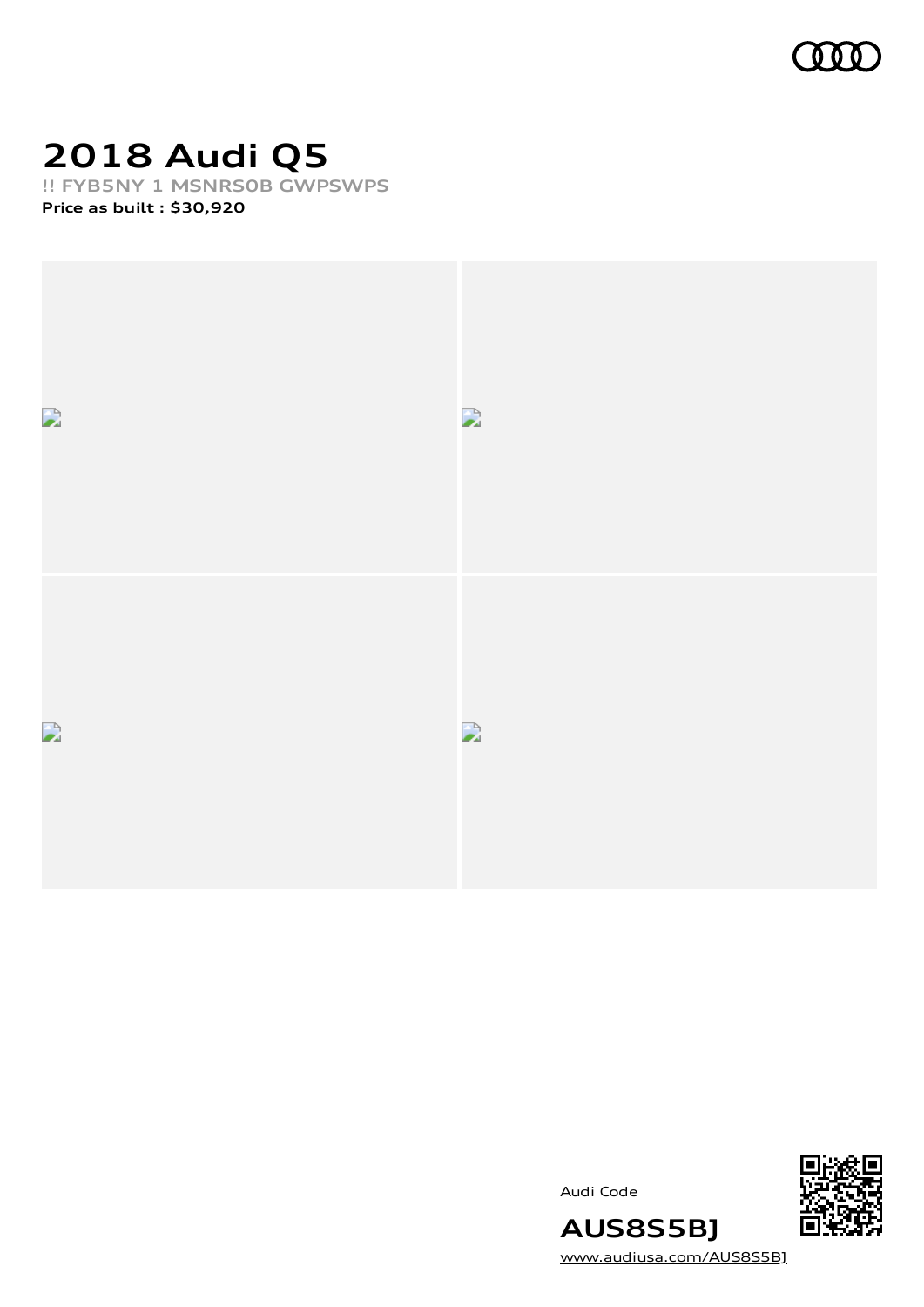#### **Summary**

**Audi 2018 Audi Q5** !! FYB5NY 1 MSNRS0B GWPSWPS

**Price as buil[t](#page-6-0)** \$30,920

**Exterior colour**

Ibis White

**Interior colour**

 $\overline{\phantom{a}}$ 

#### **Further Information**

Type of vehicle Used car Mileage 75,923 miles No

**Warranty**

**Audi Code** AUS8S5BJ

**Your configuration on www.audiusa.com** [www.audiusa.com/AUS8S5BJ](https://www.audiusa.com/AUS8S5BJ)

**Commission number** 59c6fee70a0e09b12794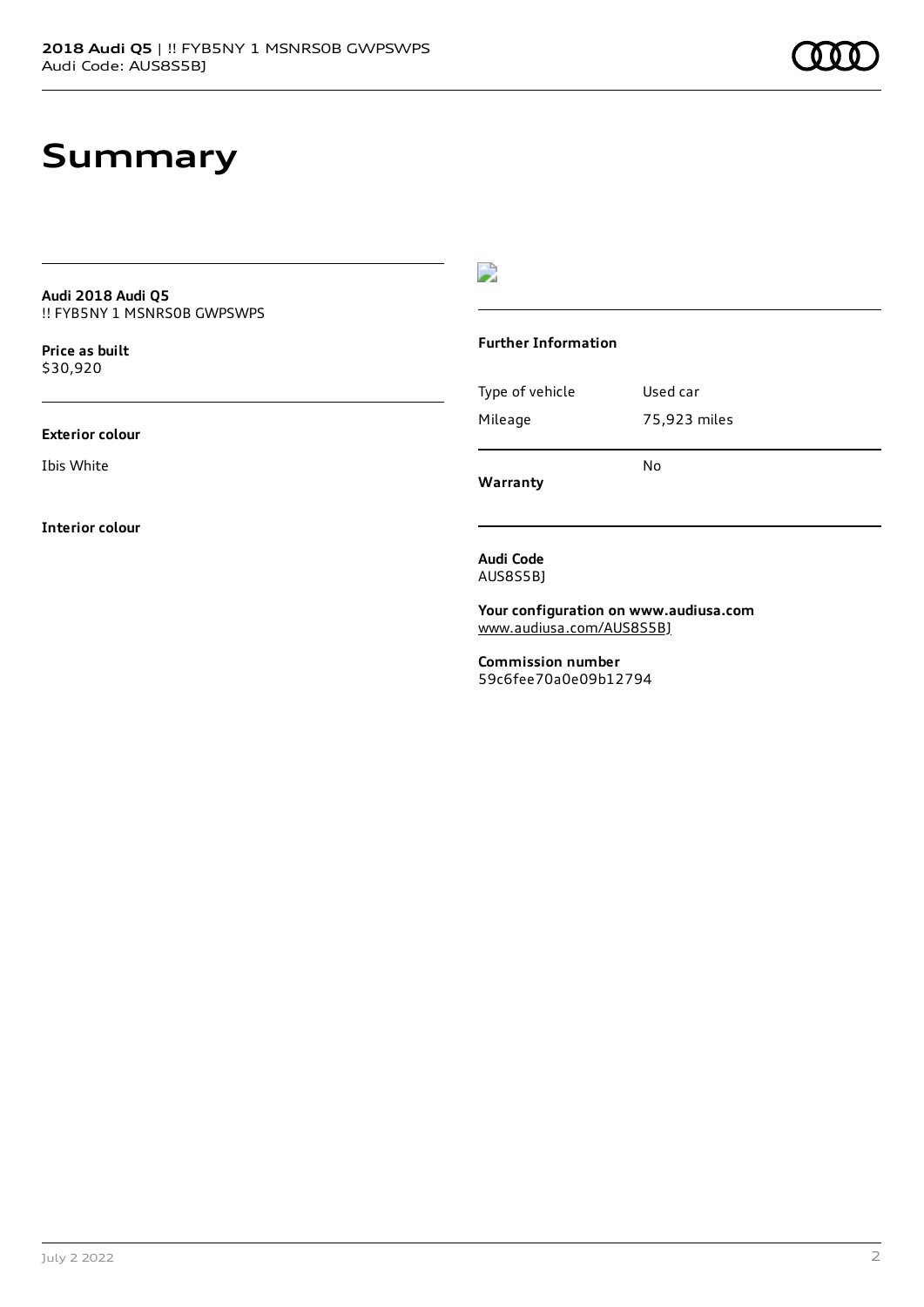

# **Standard features**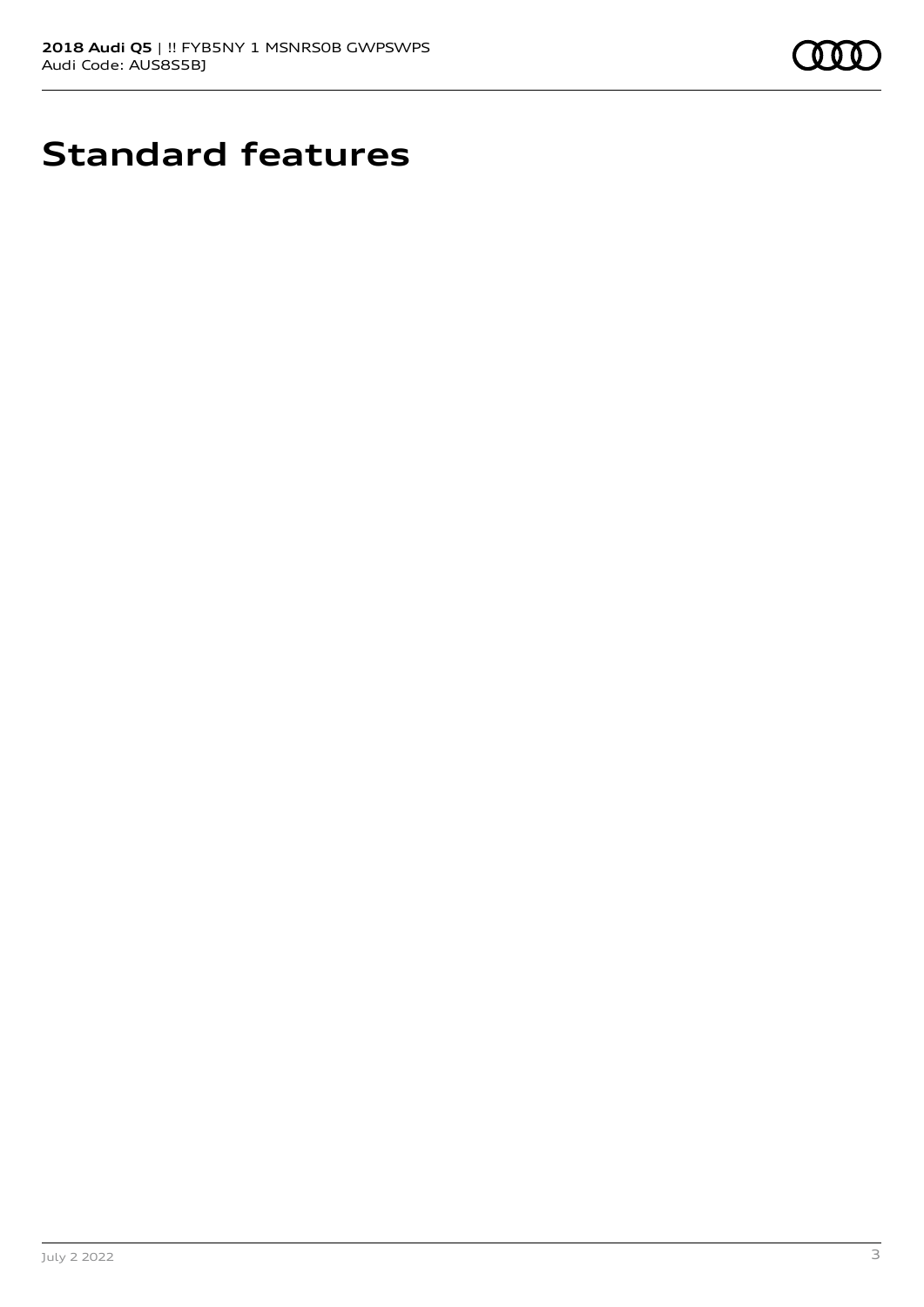# **Dealer remarks**

Questions? Text Eric Hedges General Manager 256-529-2280

This 2018 Audi Q5 2.0T quattro Premium Plus comes in Ibis White with Atlas Beige interior. \*\*Premium Plus Package\*\* \*\*Navigation Package\*\* \*\*20 inch Wheel Package\*\* \*\*Bang & Olufsen Sound System\*\* \*\*Cold Weather Package\*\* Panoramic Sunroof, Parking System Plus, Rearview Camera, Navigation, Audi Virtual Cockpit, LED Headlights, Audi Advanced Key, Driver Seat Memory, Leather Seats, Heated Front Seats, Audi Side Assist with Pre Sense Rear, Heated Rear Seats, Heated Steering Wheel, Rain Sensing Windshield Wipers, 3-Zone Automatic Climate Control, Audi Drive Select, Power Tailgate, 20 inch Alloy Wheels, and more!

\*\*Displayed sale price/internet price is only valid if the vehicle is financed through an Audi Huntsville preferred lender of the dealership choosing. Subject to credit approval. Pricing excludes taxes, title, fees, and accessories.\*\*

This outstanding pre-owned vehicle is located at our Audi Huntsville location at 6972 HWY 72 W, Huntsville, AL 35806. Call 888-904-2371 to schedule your test drive today!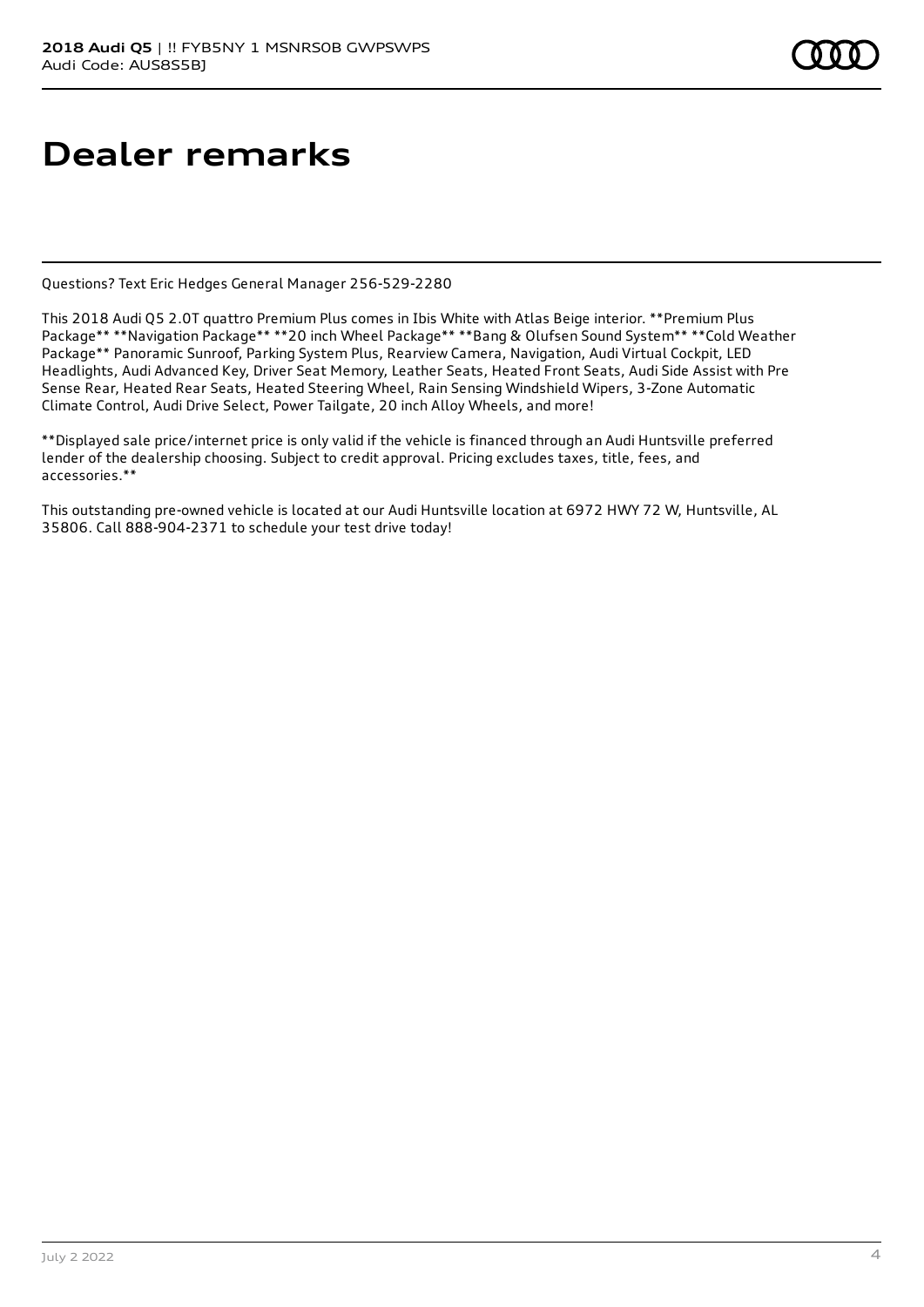

## **Technical Specifications**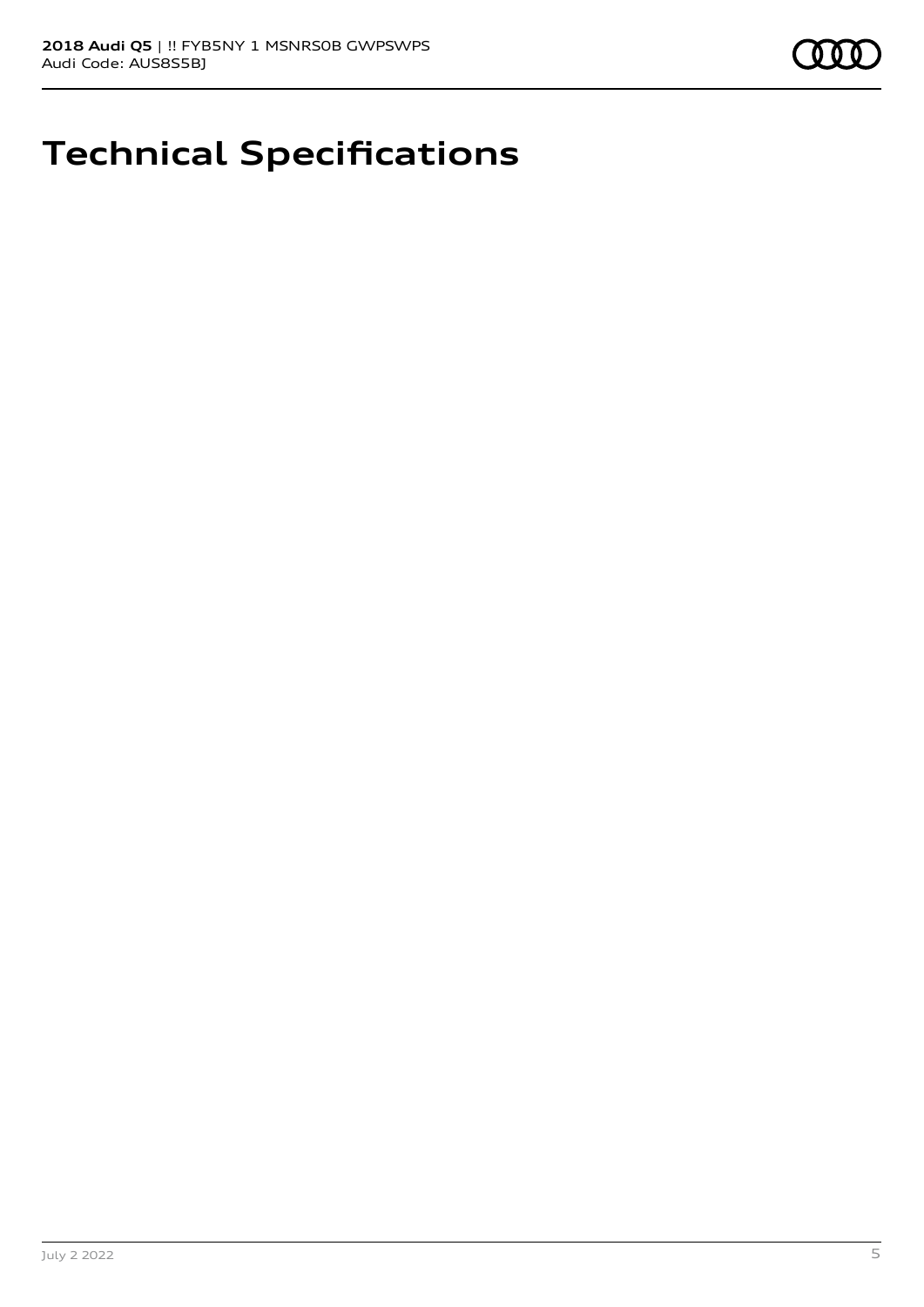

#### **Contact**

Dealer **Audi Huntsville**

6972 Us Hwy. 72 W. 35806 Huntsville AL

Phone: +12567243499 FAX: 2567214066

www: [https://www.audihuntsville.com](https://www.audihuntsville.com/)